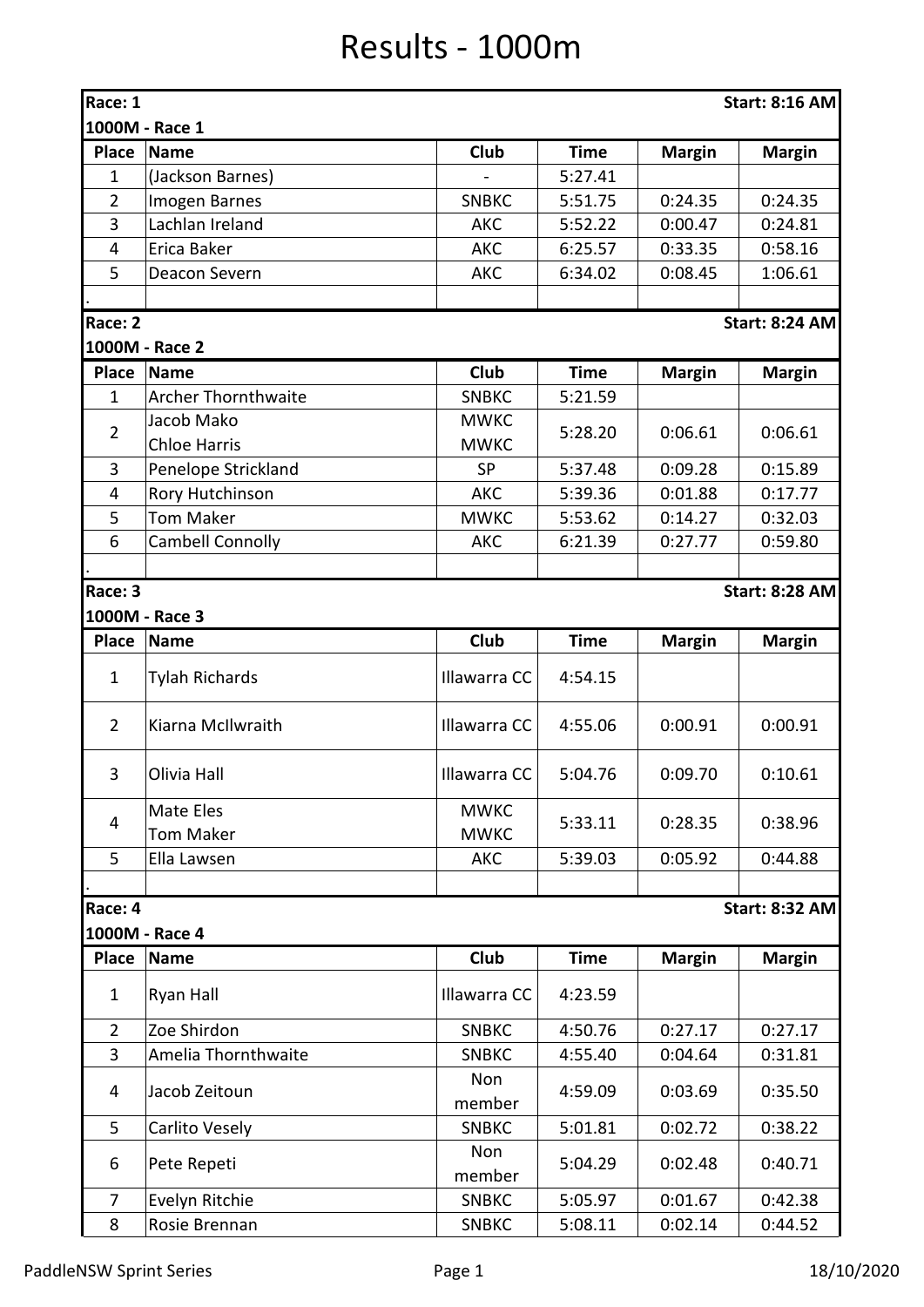## Results - 1000m

| 9                                                  | Jason Han                         | Other                        | 5:21.95     | 0:13.85       | 0:58.36               |  |  |
|----------------------------------------------------|-----------------------------------|------------------------------|-------------|---------------|-----------------------|--|--|
| Race: 5<br><b>Start: 8:36 AM</b><br>1000M - Race 5 |                                   |                              |             |               |                       |  |  |
| <b>Place</b>                                       | <b>Name</b>                       | Club                         |             |               |                       |  |  |
| $\mathbf{1}$                                       | <b>Harrison Taurins</b>           |                              | <b>Time</b> | <b>Margin</b> | <b>Margin</b>         |  |  |
| $\overline{2}$                                     |                                   | <b>SNBKC</b>                 | 4:07.28     |               |                       |  |  |
|                                                    | Sean Ryce                         | <b>SNBKC</b>                 | 4:30.06     | 0:22.78       | 0:22.78               |  |  |
| 3                                                  | Alexander Raikuna                 | <b>SNBKC</b>                 | 4:30.59     | 0:00.53       | 0:23.31               |  |  |
| 4                                                  | Daniel Sharkey                    | <b>SNBKC</b>                 | 4:39.20     | 0:08.61       | 0:31.93               |  |  |
| 5                                                  | Clea Jordi                        | <b>SNBKC</b>                 | 4:45.00     | 0:05.80       | 0:37.72               |  |  |
| 6                                                  | Daniel Rupenovic                  | <b>SNBKC</b>                 | 4:45.28     | 0:00.28       | 0:38.00               |  |  |
| $\overline{7}$                                     | Isabelle Rupenovic                | <b>SNBKC</b>                 | 4:46.21     | 0:00.94       | 0:38.94               |  |  |
| 8                                                  | Nina Fitzgerald                   | <b>SNBKC</b>                 | 4:50.90     | 0:04.69       | 0:43.63               |  |  |
| 9                                                  | Jerome Drobot                     | <b>AKC</b>                   | 5:03.48     | 0:12.58       | 0:56.21               |  |  |
|                                                    |                                   |                              |             |               |                       |  |  |
| Race: 6                                            |                                   |                              |             |               | <b>Start: 8:40 AM</b> |  |  |
|                                                    | 1000M - Race 6                    |                              |             |               |                       |  |  |
| <b>Place</b>                                       | <b>Name</b>                       | Club                         | <b>Time</b> | <b>Margin</b> | <b>Margin</b>         |  |  |
| $\mathbf{1}$                                       | Ziko Vesely                       | <b>SNBKC</b>                 | 4:11.96     |               |                       |  |  |
| $\overline{2}$                                     | Natalia Drobot                    | AKC                          | 4:23.50     | 0:11.53       | 0:11.53               |  |  |
| 3                                                  | Marcelo Cabezas                   | <b>BGCC</b>                  | 4:28.34     | 0:04.84       | 0:16.38               |  |  |
| 4                                                  | sam ruban                         | <b>MWKC</b>                  | 4:29.51     | 0:01.17       | 0:17.55               |  |  |
| 5                                                  | Freya Alston                      | <b>AKC</b>                   | 4:31.15     | 0:01.64       | 0:19.19               |  |  |
| 6                                                  | Jacob Wilson                      | <b>SNBKC</b>                 | 4:38.12     | 0:06.97       | 0:26.16               |  |  |
| $\overline{7}$                                     | Laura Lee                         | <b>Windsor PC</b>            | 4:38.84     | 0:00.72       | 0:26.88               |  |  |
| 8                                                  | Hanako Greuter                    | <b>SNBKC</b>                 | 5:06.00     | 0:27.16       | 0:54.03               |  |  |
|                                                    |                                   |                              |             |               |                       |  |  |
| Race: 7                                            |                                   |                              |             |               | <b>Start: 8:43 AM</b> |  |  |
|                                                    | 1000M - Race 7                    |                              |             |               |                       |  |  |
| <b>Place</b>                                       | <b>Name</b>                       | <b>Club</b>                  | <b>Time</b> | <b>Margin</b> | <b>Margin</b>         |  |  |
| $\mathbf{1}$                                       | <b>Spencer Richards</b>           | <b>MWKC</b>                  | 3:59.45     |               |                       |  |  |
|                                                    | <b>Charles Heaton-Armstrong</b>   | <b>MWKC</b>                  |             |               |                       |  |  |
| $\overline{2}$                                     | (Will Bryant)                     |                              | 4:07.76     | 0:08.31       | 0:08.31               |  |  |
| 3                                                  | <b>Blake McKay</b>                | Illawarra CC                 | 4:11.37     | 0:03.61       | 0:11.92               |  |  |
| $\overline{4}$                                     | Darren Marshall                   | <b>MWKC</b>                  | 4:12.53     | 0:01.16       | 0:13.08               |  |  |
|                                                    | (Charlie Kelly)                   |                              |             |               |                       |  |  |
| 5                                                  | Kynan Burke                       | Illawarra CC                 | 4:17.98     | 0:05.45       | 0:18.53               |  |  |
|                                                    | <b>Austin Dean</b>                | Illawarra CC                 |             |               |                       |  |  |
| 6                                                  | <b>Brock Neall</b>                | Illawarra CC                 | 4:20.37     | 0:02.39       | 0:20.92               |  |  |
| $\overline{7}$                                     | <b>Austin Dean</b><br>Kynan Burke | Illawarra CC<br>Illawarra CC | 4:21.97     | 0:01.60       | 0:22.52               |  |  |